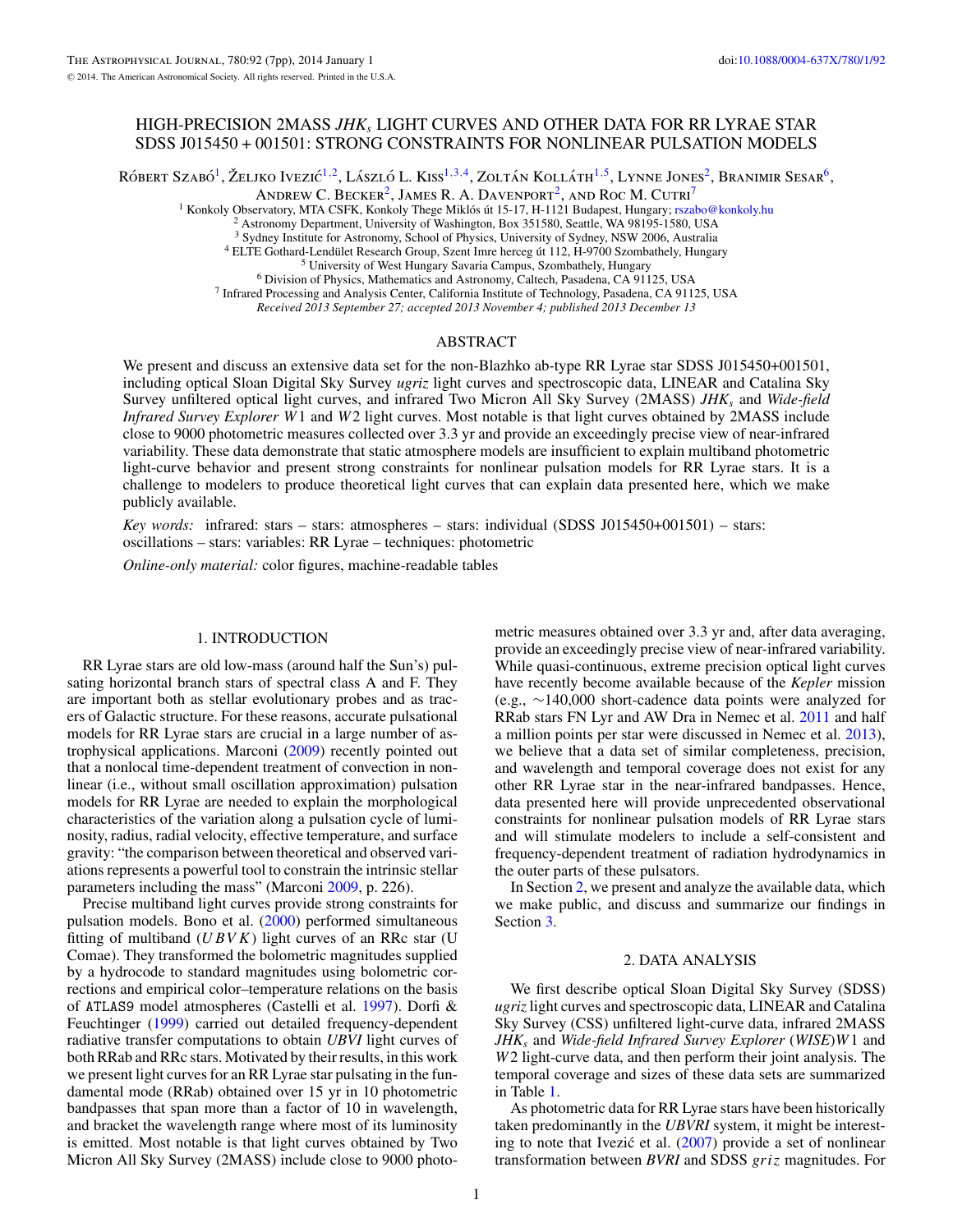**Table 1** Photometric Data Analyzed in This Work

<span id="page-1-0"></span>

| Survey        | $MJD_{\text{min}}^a$ | $MJD_{max}^{b}$ | $N$ Epochs <sup>c</sup> | $N$ Data <sup>d</sup> |
|---------------|----------------------|-----------------|-------------------------|-----------------------|
| 2MASS         | 50660                | 51869           | 2969                    | 8907                  |
| <b>SDSS</b>   | 51075                | 54412           | 64                      | 320                   |
| <b>LINEAR</b> | 52608                | 54817           | 225                     | 225                   |
| <b>CSS</b>    | 53627                | 56297           | 270                     | 270                   |
| WISE          | 55209                | 55575           | 43                      | 86                    |
|               |                      |                 |                         |                       |

**Notes.**

<sup>a</sup> Earliest MJD in the survey.

<sup>b</sup> Latest MJD in the survey.

<sup>c</sup> The number of photometric epochs.

<sup>d</sup> The number of photometric data points (the number of epochs times the number of bandpasses).

a linear transformation between the *U* and *u* magnitudes, refer to Jester et al. [\(2005\)](#page-6-0).

# *2.1. SDSS Data*

The SDSS (Abazajian et al. [2009\)](#page-6-0) has repeatedly imaged about 300 deg2 large equatorial strip limited by 309◦ *<* R*.*A*. <* 60◦ and |decl*.*| *<* 1*.* ◦26, and known as Stripe 82. The properties of this data set and its impact on variability studies are discussed in detail by Ivezić et al. ([2007\)](#page-6-0), Sesar et al. [\(2007\)](#page-6-0), and Bramich et al. [\(2008\)](#page-6-0). An extensive study of light curves for RR Lyrae stars found in Stripe 82 was undertaken by Sesar et al. [\(2010\)](#page-6-0).

The star discussed here was identified in SDSS Stripe 82 data with coordinates (J2000.0): R.A. = 28.709054 and decl.  $= +0.250206$  (decimal degrees). Following standard SDSS nomenclature, hereafter we refer to it as SDSS J015450+001501. All SDSS data for this star are publicly<sup>8</sup> available, as well as electronically published along with this paper for convenience. Table 2 shows the form and content of the data. Images show a distinctively blue isolated point source, with the nearest brighter object more than 30" away. Its SDSS *r*-band magnitude varies from ∼14.6 to ∼15.5 and, according to Sesar et al. [\(2010\)](#page-6-0), this star is at a heliocentric distance of  $D = 7.59$  kpc.

### *2.1.1. Imaging Data*

SDSS imaging data for this star were obtained 64 times and include nearly simultaneous *ugriz* photometry precise to 0.01–0.02 mag. To construct phased light curves, we use the period and epoch of maximum determined using better sampled LINEAR data (see Section [2.2\)](#page-2-0). Phased and normalized SDSS *urz* light curves are shown in Figure 1. Following Sesar et al.

[http://skyserver.sdss3.org/dr9/en/tools/explore/](http://skyserver.sdss3.org/dr9/en/tools/explore/obj.asp?sid=788271533805037568)

obj.asp?sid=[788271533805037568](http://skyserver.sdss3.org/dr9/en/tools/explore/obj.asp?sid=788271533805037568)



**Figure 1.** Phased and normalized SDSS *urz* (bottom to top, respectively) light curves for SDSS J015450+001501. Data points are shown by symbols and connected by straight lines. The scatter is due to random photometric errors (0.01–0.02 mag).

(A color version of this figure is available in the online journal.)



**Figure 2.** Default SDSS visualization of the SDSS spectrum for SDSS J015450+001501. The spectrum is classified as an A0 star. (A color version of this figure is available in the online journal.)

[\(2010\)](#page-6-0), we normalized light curves by their amplitude (with minimum and maximum brightness determined using *B* splines) and shifted so that minimum brightness is 0 and maximum brightness is 1. As evident from Figure 1, light curves are typical for ab RR Lyrae stars and greatly vary with wavelength.

# *2.1.2. Spectroscopic Data*

SDSS J015450+001501 was spectroscopically targeted by SDSS as a quasar candidate. Its SDSS spectrum (identifiers: plate  $= 700$ , fiber  $= 515$ , MJD  $= 52199$ ) is consistent with that for an A0 star (see Figure 2). The spectroscopic parameters determined by the SEGUE Stellar Parameter Pipeline (Lee et al. [2011\)](#page-6-0) include  $[Fe/H] = -1.31 \pm 0.03$ ,  $log(g) = 2.97 \pm 0.20$ ,  $T_{\text{eff}} = 6580 \pm 104$  K, and radial velocity  $-135.1 \pm 1.8$  km s<sup>-1</sup>.

| Table 2                                                                   |  |
|---------------------------------------------------------------------------|--|
| SDSS ugriz Light Curves for RR Lyrae Star SDSS J015450+001501 (64 Epochs) |  |

| R.A. <sup>a</sup><br>$(\text{deg})$ | $\rm Decl^a$<br>$(\text{deg})$ | $MJD_u$<br>(day) | $\boldsymbol{u}$<br>(mag) | $u_{\text{err}}$<br>(mag) | $MJD_e$<br>(day) | mag    | $g_{\text{err}}$<br>(mag) | $MJD_r$<br>(day) | (mag)  | $r_{\rm err}$<br>(mag) |
|-------------------------------------|--------------------------------|------------------|---------------------------|---------------------------|------------------|--------|---------------------------|------------------|--------|------------------------|
| 28.709058                           | 0.250204                       | 51075.379381     | 16.603                    | 0.008                     | 51075.381047     | 15.412 | 0.005                     | 51075.377714     | 15.161 | 0.006                  |
| 28.709058                           | 0.250204                       | 51818.349055     | 16.921                    | 0.009                     | 51818.350721     | 15.715 | 0.006                     | 51818.347388     | 15.447 | 0.006                  |
| $\cdots$                            | .                              | .                | .                         | $\cdots$                  | .                | .      | .                         | .                | .      | $\cdots$               |

Notes. Magnitudes are not corrected for ISM dust extinction and set to -99.999 if unreliable. See Sesar et al. [\(2010\)](#page-6-0) for more details.

<sup>a</sup> Equatorial J2000.0 right ascension and declination.

(This table is available in its entirety in a machine-readable form in the online journal. A portion is shown here for guidance regarding its form and content.)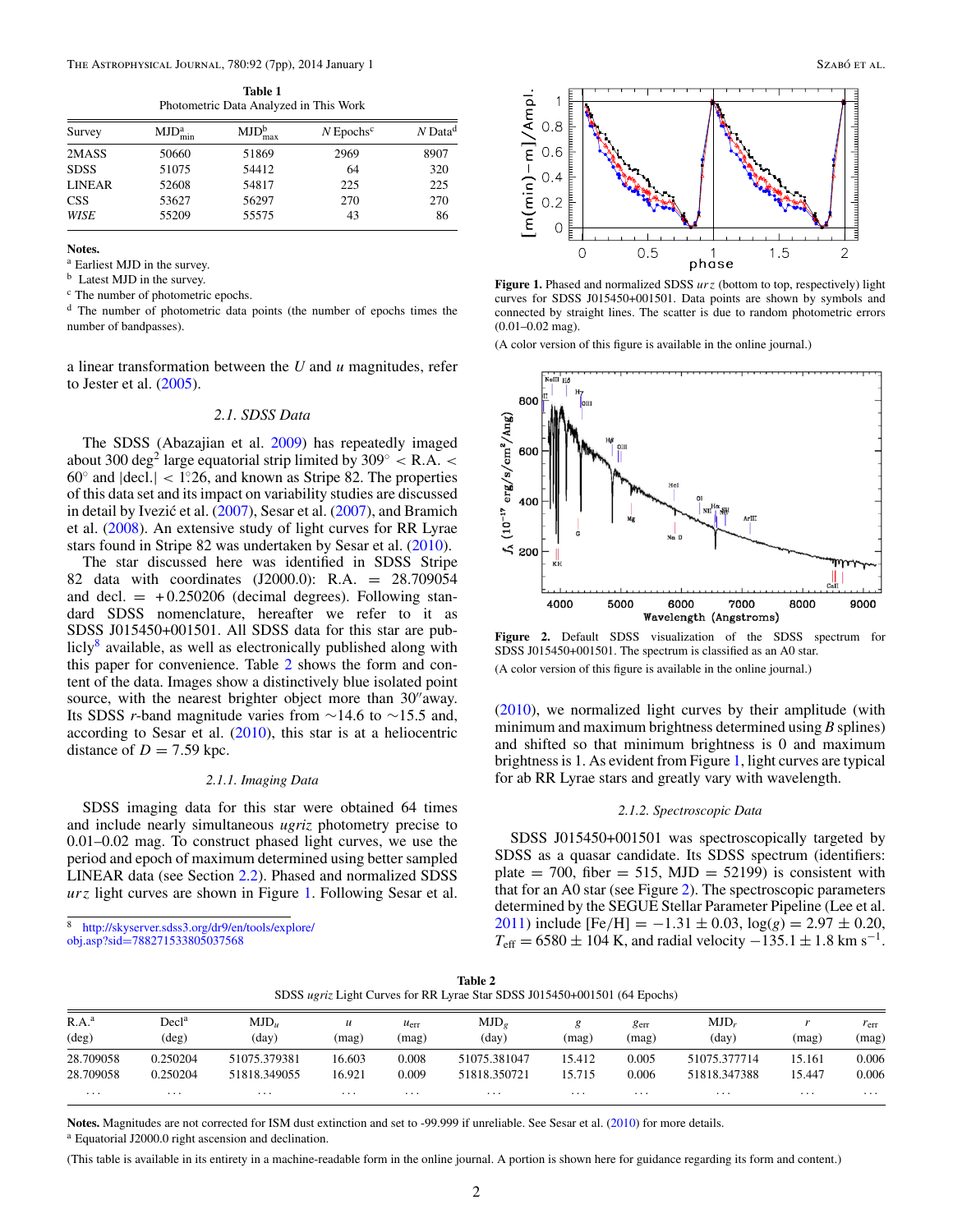<span id="page-2-0"></span>The Astrophysical Journal, 780:92 (7pp), 2014 January 1 Szabó et al.  $SzAB$ ó et al.  $SzAB$ ó et al.

**Table 3** LINEAR Light Curve for RR Lyrae Star SDSS J015450+001501 (225 Epochs)

| MJD.         | Mag    | $\text{Mag}_{err}$ |  |  |
|--------------|--------|--------------------|--|--|
| 52608.145642 | 15.559 | 0.257              |  |  |
| 52608.175414 | 15.424 | 0.024              |  |  |
| .            | .      | .                  |  |  |

Notes. For details, see Sesar et al. [\(2011,](#page-6-0) [2013\)](#page-6-0).

(This table is available in its entirety in a machine-readable form in the online journal. A portion is shown here for guidance regarding its form and content.)

We note, however, that the spectrum of this star is a coadd of five individual exposures, and the time between the start of the first and the end of the last exposure is 1.03 days. Thus, the parameters derived from this spectrum might contain much higher systematic errors because the individual exposures span a wide range of pulsational phases.

# *2.2. LINEAR and CSS Light-curve Data*

The asteroid survey LINEAR was photometrically recalibrated by Sesar et al. [\(2011\)](#page-6-0) using SDSS stars acting as a dense grid of standard stars. In the overlapping  $\sim$ 10,000 deg<sup>2</sup> of sky between LINEAR and SDSS, photometric errors for unfiltered (white light) photometry range from ∼0.03 mag for sources not limited by photon statistics to ∼0.20 mag at  $r = 18$  (here  $r$  is the SDSS  $r$ -band magnitude). LINEAR data provide time domain information for the brightest 4 mag of SDSS survey, with 250 unfiltered photometric observations per object on average. The public access to the recalibrated LINEAR data is provided through the SkyDOT Web site [\(https://astroweb.lanl.gov/lineardb/\)](https://astroweb.lanl.gov/lineardb/) and is also available as auxiliary material with this paper (see Table 3). RR Lyrae stars from this data set have been analyzed by Sesar et al. [\(2013\)](#page-6-0).

The CSS uses three telescopes to search for near-Earth objects. Each of the survey telescopes is run as separate subsurveys, including the Catalina Schmidt Survey and the Mount Lemmon Survey in Tucson, Arizona, and the Siding Spring Survey in Siding Spring, Australia. CSS is similar to LINEAR in that it uses unfiltered observations and delivers similar photometric precision (but is deeper by several magnitudes). RR Lyrae stars from this data set have been analyzed by Drake et al. [\(2013\)](#page-6-0).

SDSS J015450+001501 was observed by LINEAR and CSS about 500 times over 10 yr. Both light curves are shown in Figure 3 and are barely distinguishable. Using only LINEAR data, Sesar et al. [\(2013\)](#page-6-0) have determined a best-fit period,  $P = 0.636985$  days, and the epoch of maximum, MJD<sub>max</sub> = 53675.299080. Based on Sesar et al. [\(2011\)](#page-6-0) photometric transformations between LINEAR and SDSS *r*-band data, a great degree of similarity is expected between unfiltered LINEAR*/*CSS light curves and the SDSS *r*-band light curve. This expectation is verified by data, as illustrated in Figure 3. CSS observations of SDSS J015450+001501 are collected in Table 4.

### *2.3. 2MASS Light-curve Data*

The most extensive data set presented here comes from the 2MASS survey (Skrutskie et al. [2006\)](#page-6-0). SDSS J015450+001501 falls in one of the 35 2MASS calibration fields that were imaged repeatedly in the  $J$ ,  $H$ , and  $K_s$  bandpasses during each night of the 3.5 yr survey. Full details are given in the online

**Table 4** CSS Light Curve for RR Lyrae Star SDSS J015450+001501 (270 Epochs)

| MJD.        | Mag   | $\text{Mag}_{err}$ |  |
|-------------|-------|--------------------|--|
| 53710.18424 | 15.44 | 0.06               |  |
| 53710.19176 | 15.46 | 0.06               |  |
| $\cdots$    | .     | .                  |  |

(This table is available in its entirety in a machine-readable form in the online journal. A portion is shown here for guidance regarding its form and content.)



**Figure 3.** LINEAR (dashed), CSS (dot-dashed), and SDSS *r*-band (solid) light curves for SDSS J015450+001501. LINEAR and CSS data (225 and 270 data points, respectively) were smoothed by taking the median in 0.05 wide phase bins, with resulting random errors at most 0.01 mag. SDSS light curve corresponds to 64 data points (with random errors of 0.01–0.02 mag) connected by straight lines (same curve as in Figure [1\)](#page-1-0). Note that all three light curves barely differ from each other.

(A color version of this figure is available in the online journal.)



**Figure 4.** Phased and normalized SDSS *gi* and 2MASS *JHK* (bottom to top, respectively) light curves for SDSS J015450+001501. Phased 2MASS lightcurve data (∼3000 data points per band) were smoothed by taking the median in 0.04 wide phase bins, with resulting random errors well below 0.01 mag. SDSS light curves correspond to 64 data points each (with random errors of 0.01–0.02 mag), connected by straight lines. Note that the shapes of *H* and *K* light curves are barely distinguishable.

(A color version of this figure is available in the online journal.)

Explanatory Supplement<sup>9</sup> and Cutri et al.  $(2003)$ . An analysis of various variable stars contained in this data set was presented by Plavchan et al. [\(2008\)](#page-6-0), Becker et al. [\(2008\)](#page-6-0), and Davenport et al. [\(2012\)](#page-6-0), where more technical details can be found.

SDSS J015450+001501 was observed about 3000 times in each of the three bandpasses (see Tables [1](#page-1-0) and [5\)](#page-3-0). Phased and normalized 2MASS light curves are shown and compared to SDSS *gi* light curves in Figure 4. Because the 2MASS data set is so large and we see no sign of Blazhko-modulation in the light curves, data were smoothed by taking the median in 0.04 wide phase bins, with resulting random errors well below 0.01 mag.

<sup>9</sup> [http://www.ipac.caltech.edu/2mass/releases/allsky/doc/sec3\\_2d.html](http://www.ipac.caltech.edu/2mass/releases/allsky/doc/sec3_2d.html)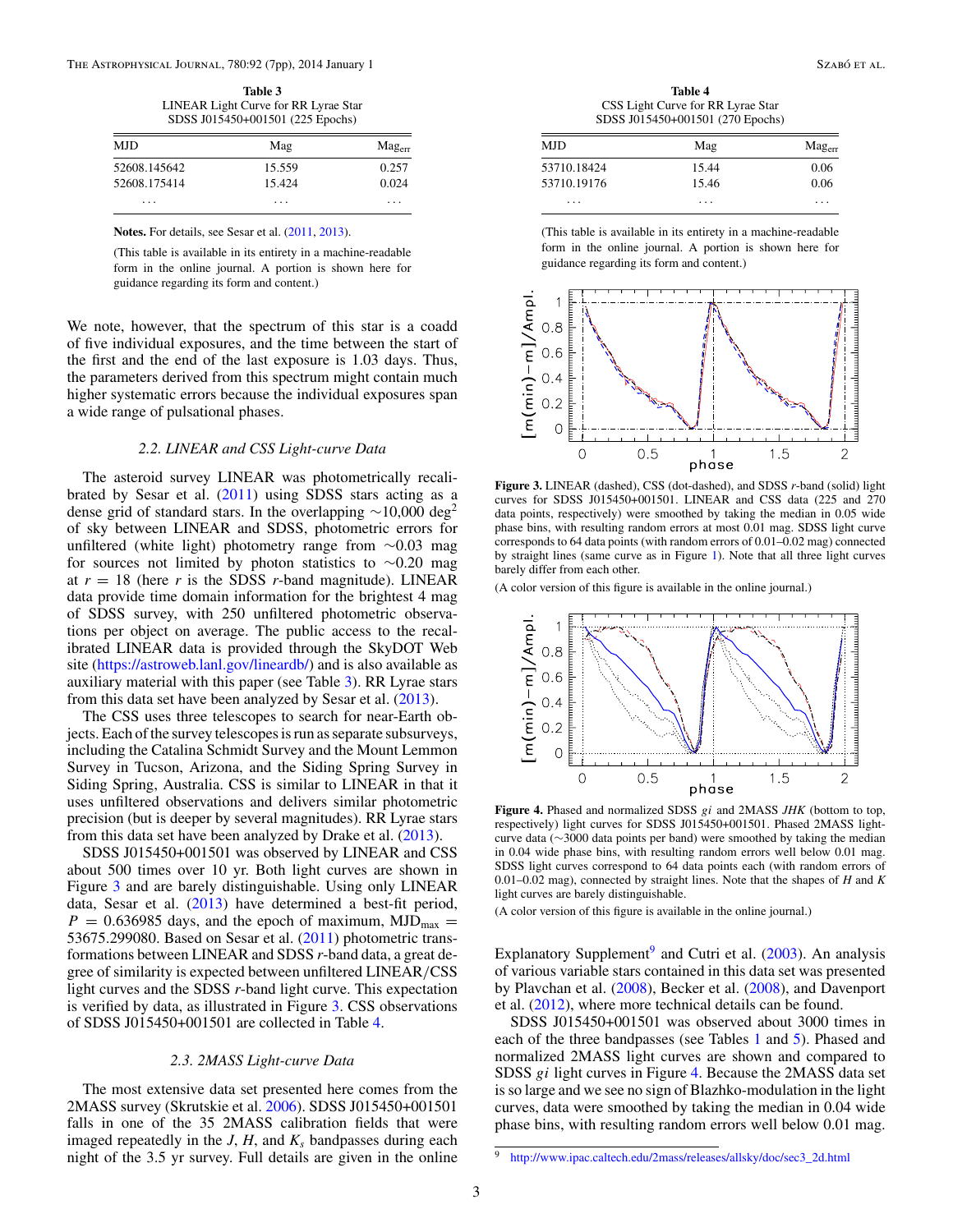<span id="page-3-0"></span>

**Figure 5.** Top four panels display phased and normalized 2MASS *JHK* and color *J* − *K* light curves for SDSS J015450+001501. Phased 2MASS light-curve data (∼3000 data points per band) were smoothed by taking the median in 0.05 wide phase bins, with resulting random errors well below 0.01 mag. The median value of these averaged data points is subtracted from each curve, and points are connected by straight lines. Random errors are derived from scatter in each phase bin. The bottom two panels show color–magnitude (left) and color–color (right) hysteresis curves (the motion is clockwise). Note that between phases 0.65 and 0.70 the *J* − *K* color becomes bluer despite the decreasing brightness (see the middle right and bottom left panels, and arrow in the latter panel). The *H* − *K* color does not show any variation (rms of ∼0*.*01 mag, consistent with measurement errors).

(A color version of this figure is available in the online journal.)

**Table 5** 2MASS *JHK* Light Curves for RR Lyrae Star SDSS J015450+001501 (2969 Epochs)

| SourceID | R.A. <sup>a</sup><br>$(\text{deg})$ | Decl <sup>a</sup><br>$(\deg)$ | <b>BJD</b>    | (mag)    | $J_{\text{err}}$<br>(mag) | $J_{\rm G}$ | Η<br>(mag) | $H_{\rm err}$<br>(mag) | $H_0^{\text{b}}$ | л<br>(mag) | $\boldsymbol{\nu}$<br>$\Lambda_{\rm{err}}$<br>(mag) | $\nu$ t<br>$\mathbf{v}_0$ |
|----------|-------------------------------------|-------------------------------|---------------|----------|---------------------------|-------------|------------|------------------------|------------------|------------|-----------------------------------------------------|---------------------------|
| 10038165 | 28.709000                           | 0.250413                      | 51003.4463211 | 14.257   | 0.030                     | А           | 14.007     | 0.041                  | А                | 13.947     | 0.075                                               |                           |
| 10038255 | 28.708985                           | 0.250394                      | 51003.4466211 | 14.219   | 0.031                     |             | 13.949     | 0.040                  | А                | 13.941     | 0.077                                               |                           |
| $\cdots$ | $\cdots$                            | $\cdots$                      | $\cdots$      | $\cdots$ | $\cdots$                  | $\cdots$    | $\cdots$   | $\cdots$               | $\cdots$         | $\cdots$   | $\cdots$                                            | $\cdots$                  |

#### **Notes.**

<sup>a</sup> Equatorial J2000.0 right ascension and declination.

<sup>b</sup> Reliability flag. Single character flag that is related to the probability (*P*) that the extraction is a valid detection of a near-infrared source on the sky at the time of the observation. "A" means  $P > 90\%$ .

(This table is available in its entirety in a machine-readable form in the online journal. A portion is shown here for guidance regarding its form and content.)

The variation of the light-curve shape with bandpass wavelength seen in SDSS data (see Figure [1\)](#page-1-0), continues into near-infrared, but only to the *H* band—the light curves in the *H* and *K* bands are barely distinguishable despite the high precision of 2MASS data. We proceed with a more detailed analysis of the *JHK* variability, which reveals interesting light-curve features.

### *2.3.1. Phase-resolved Near-infrared Color–Magnitude Hysteresis Loops*

The phased *JHK* light curves, the *J* − *K* color variation with phase, and phased-resolved color–magnitude and color–color diagrams constructed with 2MASS data that were smoothed by taking the median are shown in Figure 5. A notable feature is that the time of maximum light in *H* and *K* bandpasses does not coincide with the time of maximum light at shorter wavelengths, but lags in phase by about 0.25. Unlike the  $J - K$  color, which

varies with an amplitude of ∼0.2 mag, the *H* − *K* color does not appear to vary: Its rms scatter is only 0.01 mag, and consistent with photometric noise (compare to  $0.075$  mag for the  $J - K$ color).

Perhaps the most interesting feature revealed by the high-precision 2MASS data is seen in the *J* versus  $J - K$ color–magnitude diagram (bottom left panel of Figure 5). In addition to the clearly seen "hysteresis" (for an illustration of a similar behavior in the *ugr* bandpasses, see Figure 9 in Sesar et al. [2010\)](#page-6-0), the  $J - K$  color becomes bluer between phases 0.65 and 0.70 despite the decreasing brightness (see the middle right and bottom left panels and arrow in the latter panel). Given the short duration (∼45 minutes) and a small amplitude (0.03 mag) of this feature, it is unlikely that it was well observed for other stars. We return to an interpretation of this behavior in Section [2.5.](#page-4-0)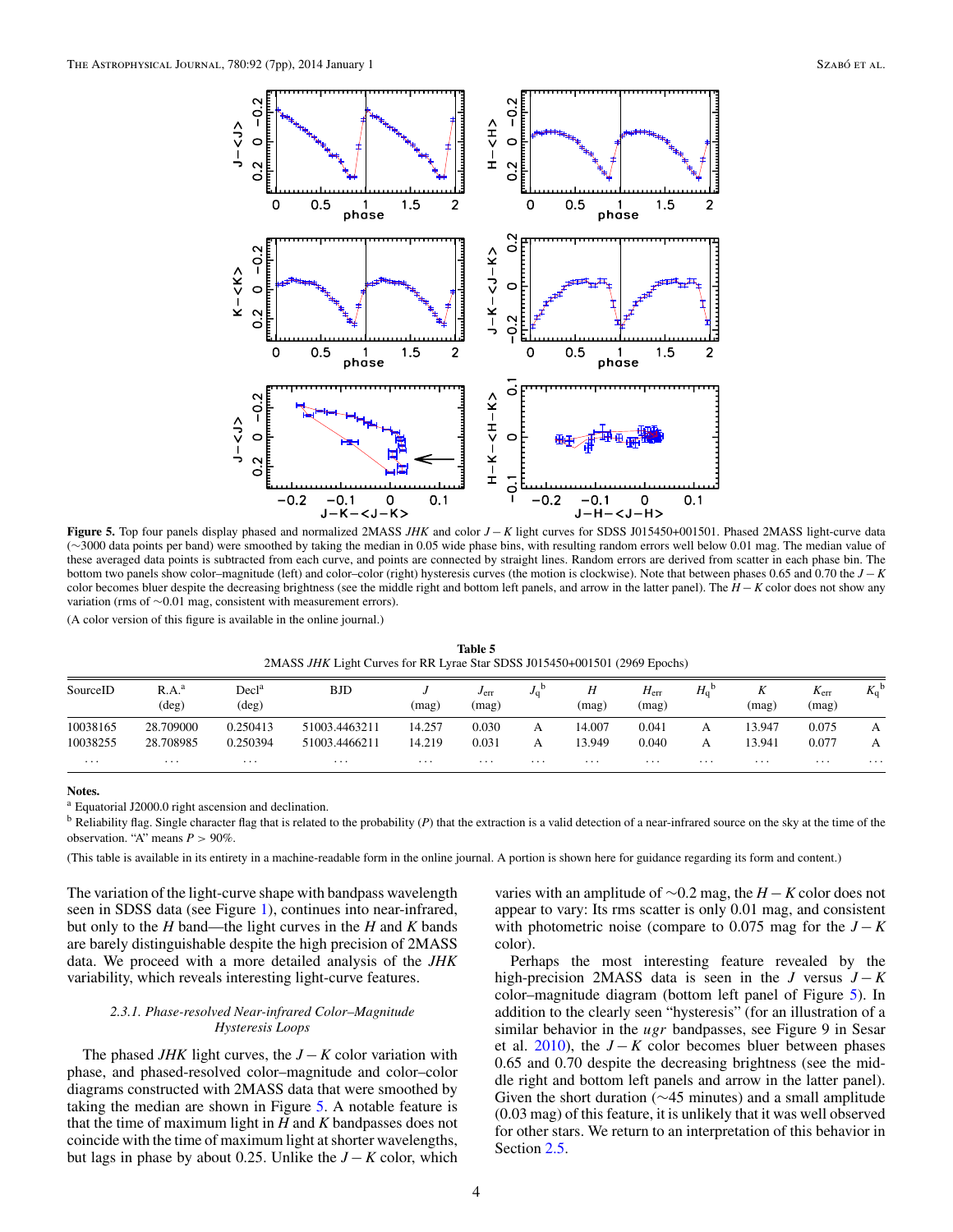<span id="page-4-0"></span>

**Figure 6.** *WISE W*1-band phased and normalized light curve for SDSS J015450+001501 is shown as symbols with error bars (as computed by the *WISE* photometric processing pipeline). The line shows phased and normalized 2MASS *K*-band light curve (same curve as in Figure [4\)](#page-2-0).

(A color version of this figure is available in the online journal.)

**Table 6** *WISE* Light Curves for RR Lyrae Star SDSS J015450+001501 (43 Epochs)

| MJD.         | W 1    | $W1_{err}$ | W2     | $W2_{\text{err}}$ |
|--------------|--------|------------|--------|-------------------|
| 55209.272845 | 13.853 | 0.047      | 14.016 | 0.126             |
| 55209.405150 | 13.828 | 0.052      | 13.770 | 0.119             |
| .            | .      | .          | .      | .                 |

(This table is available in its entirety in a machine-readable form in the online journal. A portion is shown here for guidance regarding its form and content.)

# *2.4. WISE Light-curve Data*

The *WISE* (Wright et al. [2010\)](#page-6-0) mapped the sky at 3.4, 4.6, 12, and 22  $\mu$ m. *WISE* imaged each point on the sky multiple times to achieve its sensitivity goals and to reject transient events such as cosmic rays. SDSS J015450+001501 was measured 43 independent times, during two epochs approximately 6 months apart. The single-exposure photometric signal-to-noise ratio is high enough for light-curve analysis in the *W*1 (3.4  $\mu$ m) and  $W2$  (4.6  $\mu$ m) bands: the median photometric errors are 0.05 mag for *W*1 and 0.15 mag for *W*2. These two light curves (43 data points per band) are compiled in Table 6.

Although *WISE* data are noisy, it is possible to make a rough comparison with 2MASS data. As shown in Figure 6, the phased and normalized light curve in the *W*1 band is fully consistent with the corresponding 2MASS light curve in the *K* band (including the amplitude). A more detailed comparison of data across all 10 bandpasses is described next.

### *2.5. Simultaneous Analysis of Optical and Infrared Data*

As shown earlier, the shape of light curves varies greatly with wavelength. Another way to look at the same data set is to construct phase-resolved spectral energy distributions (SED). SEDs at minimum and maximum phases, and at phase  $= 0.5$ , are compiled in Table [7](#page-5-0) and shown in the top panel in Figure 7. When the SED at phase  $= 0.5$  is scaled to a fainter flux level by 0.25 mag, it is indistinguishable from the SED at minimum phase (0.86). Assuming identical effective temperatures, this scaling factor implies that the effective radius of the star decreases by 12% between these two phases.

The variation of light-curve amplitude with wavelength is shown in the bottom panel in Figure 7. Between the SDSS *g* band (0.476  $\mu$ m) and the 2MASS *H* band (1.65  $\mu$ m), the amplitude steadily decreases from ∼1.3 mag to ∼0.3 mag. At



**Figure 7.** Top panel: 10 band SEDs at maximum (top) and minimum (bottom) light for SDSS J015450+001501. Data are shown by symbols and connected by dotted straight lines. Open squares correspond to maximum light and open circles to minimum light (phase  $= 0.86$ ). Solid triangles, inside open circles, correspond to phase = 0.50, shifted fainter by 0.25 mag. The SED *shape* at  $phase = 0.50$  is nearly indistinguishable from the SED at minimum light. The solid lines show Kurucz models for  $[Fe/H] = -1.5$ ,  $log(g) = 3.0$ , and  $T_{\text{eff}}$  = 7500 K (top) and  $T_{\text{eff}}$  = 6000 K (bottom). Bottom panel: light-curve amplitude, in magnitudes, as a function of wavelength.

(A color version of this figure is available in the online journal.)

longer wavelengths there is very little change of light-curve amplitude, if any. The *u*-band and the *g*-band amplitudes are similar, which implies that the  $u - g$  color stays approximately constant over the pulsational cycle. This is easily understood as the consequence of the fact that the  $u - g$  color primarily depends on metallicity (see Marconi et al. [2006\)](#page-6-0).

The overall SED shapes are well described by static model atmospheres computed by Kurucz [\(1979\)](#page-6-0). The solid lines in the top panel in Figure 7 show Kurucz models for fixed  $[Fe/H] = -1.5$  and  $log(g) = 3.0$ , and best-fit  $T_{eff} = 7500 \text{ K}$ (maximum light) and  $T_{\text{eff}} = 6000 \text{ K}$  (minimum light). The effective temperature step in the model library was 250 K. A slight discrepancy between the measured *u*-band magnitude at maximum light and the best-fit model can be reconciled as due to the impact of the steep SED in that region.

Despite this apparent success of static atmosphere models, it is easy to demonstrate that they cannot provide a complete description of the data. Figure  $\frac{8}{3}$  $\frac{8}{3}$  $\frac{8}{3}$  shows a phase-resolved  $J - K$ versus *g* − *i* color–color diagram. Both of these colors are largely driven by effective temperature, and Kurucz models show that the impact of  $log(g)$  is only minor (at most a few hundredths of a magnitude in the  $J - K$  color at a given  $g - i$  color; for a detailed discussion, see Ivezić et al. [2008\)](#page-6-0). Therefore, if static atmosphere models are sufficient to describe the data, then the data should follow a single line in this diagram, with the position along that line controlled by the effective temperature. In contrast, data in this color–color diagram show a similar hysteresis effect as the *J* versus *J* − *K* color–magnitude diagram (bottom left panel in Figure [5\)](#page-3-0). This color–color hysteresis, however, cannot be described as the result of different stellar radii at a given effective temperature, as in the case of color–magnitude diagram.

To provide a precise quantitative estimate of the discrepancy between observed colors and colors predicted by Kurucz models, we compare a set of models for three values of log(*g*) and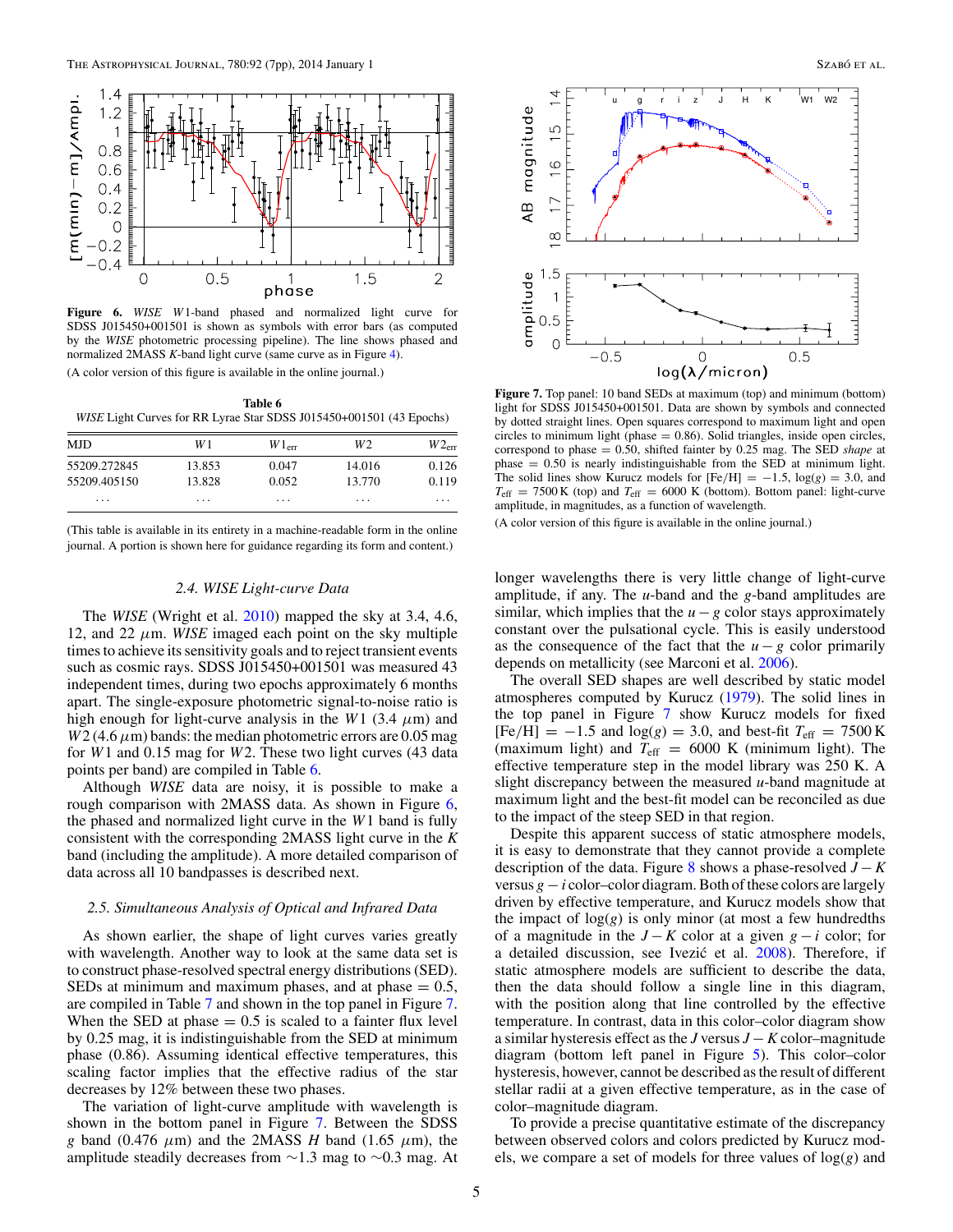**Table 7** Spectral Energy Distribution Data for RR Lyrae Star SDSS J015450+001501

<span id="page-5-0"></span>

| Band           | $\lambda_{\rm eff}$ ( $\mu$ m) | $Mag_{min}$ | Err  | $Mag_{max}$ | Err  | Amplitude | $Mag_{\phi=0.5}$ | <b>Extinction Corr.</b> |
|----------------|--------------------------------|-------------|------|-------------|------|-----------|------------------|-------------------------|
| $\mathfrak u$  | 0.3540                         | 16.96       | 0.02 | 15.72       | 0.02 | 1.24      | 16.70            | 0.179                   |
| g              | 0.4760                         | 15.78       | 0.01 | 14.51       | 0.01 | 1.27      | 15.52            | 0.139                   |
| r              | 0.6280                         | 15.50       | 0.01 | 14.58       | 0.01 | 0.92      | 15.24            | 0.099                   |
| i              | 0.7690                         | 15.38       | 0.01 | 14.66       | 0.01 | 0.72      | 15.14            | 0.075                   |
| Z.             | 0.9250                         | 15.35       | 0.02 | 14.69       | 0.02 | 0.66      | 15.10            | 0.056                   |
| J              | 1.25                           | 15.42       | 0.01 | 14.95       | 0.01 | 0.47      | 15.18            | 0.031                   |
| Η              | 1.65                           | 15.62       | 0.01 | 15.28       | 0.01 | 0.34      | 15.36            | 0.020                   |
| K              | 2.17                           | 16.04       | 0.01 | 15.72       | 0.01 | 0.32      | 15.79            | 0.013                   |
| W1             | 3.4                            | 16.80       | 0.05 | 16.46       | 0.05 | 0.34      | 16.56            | 0.008                   |
| W <sub>2</sub> | 4.5                            | 17.50       | 0.10 | 17.20       | 0.10 | 0.30      | 17.24            | 0.007                   |

**Notes.** The table lists 2MASS and *WISE* magnitudes on AB scale. The following Vega-to-AB magnitude offsets ( $m_{AB} = m_{Vega} + \text{offset}$ ) were used: 0.89, 1.37, 1.84 in *JHK*, and 2.6, 3.3 in *W*1 and *W*2. Magnitude values are not corrected for interstellar medium (ISM) dust extinction. Plausible extinction corrections (Schlegel et al. [1998,](#page-6-0) SFD) are listed in the last column and are derived using the SFD value for the *r*-band extinction quoted by SDSS for this star: *Ar* = 0.099, and coefficients listed in the first row of Table 1 from Berry et al. [\(2012\)](#page-6-0) for the *ugrizJHK* bands. For the *WISE* bands, the coefficients taken from Yuan et al. [\(2013\)](#page-6-0)  $(A_{W1}/A_{r} = 0.084, A_{W2}/A_{r} = 0.074$ ).



**Figure 8.** Symbols connected by dashed lines show 2MASS *J* − *K* color vs. SDSS  $g - i$  color for SDSS J015450+001501. Data were binned in 0.1 wide equidistant phase bins, and the bin centers are marked for a few data points (the motion during pulsational cycle is counterclockwise in this diagram). Although both colors are good estimators of the effective temperature, a hysteresis is easily seen (e.g., at  $g - i = 0$ , about 0.05 mag difference in  $J - K$  color). Note that both colors are essentially constant for phase bins from 0.45 to 085. The six thin, solid lines are predictions made on the basis of Kurucz static model atmospheres with effective temperatures in the range 6000–7500 K. At the blue end, they bifurcate into the groups of three tracks—they correspond to models with  $[Fe/H] = -1.5$  (the top three curves) and  $[Fe/H] = -1.0$ . For each metallicity, the three curves correspond to  $log(g) = 2.5$ , 3.0 and 3.5. Note that at the blue end, the models bifurcate according to log(*g*), rather than [Fe*/*H] (at *J* − *K*  $\sim$  0.13, the *g* − *i* color becomes bluer by  $\sim$ 0.1 mag as log(*g*) increases from  $2.5$  to  $3.5$ .

(A color version of this figure is available in the online journal.)

two values of [Fe*/*H] that bracket the values expected for this star (see Figure 8). Models provide a fairly good agreement, to within a few hundredths of a magnitude) for the descending branch of the light curve (phases between the light curve maximum and minimum, the lower branch in Figure  $\frac{8}{1}$ . However, all models fail to explain the observed colors during the ascending branch, as the light curve goes from the minimum light to the maximum light (note that ascending portion of the light curve is about five times shorter than the descending portion). At a given  $J - K$  colors, the discrepancy can be as large as  $\sim 0.2$  mag!

Note that this model failing cannot be simply attributed to inadequacy of Kurucz models: whatever static atmosphere model library is invoked, it should produce much smaller hysteresis in this diagram, if any. For example, at a fixed  $J - K = 0.2$ , the difference in the  $g - i$  color at the descending and ascending branches is over 0.2 mag. Similarly, at a fixed

 $g - i = 0$  color, the *J* − *K* color differs by ∼0.05 mag. Such large color differences are unlikely to be explained by the impact of log(*g*) parameter on static atmosphere models. It is unclear whether dynamic models can explain these data.

#### 3. DISCUSSION AND CONCLUSIONS

Essentially by coincidence, the nonmodulated (non-Blazhko) RR Lyrae star SDSS J015450+001501 has been extensively observed by several major sky surveys: SDSS, 2MASS, CSS, LINEAR, and *WISE*. We have compiled data from these surveys and made the compilation publicly available in a user-friendly form. The light curves for this star are available in 10 photometric bandpasses that span more than a factor of 10 in wavelength and bracket the wavelength range where most of its luminosity is emitted. Light curves obtained by 2MASS stand out: they include close to 9000 photometric measures and provide an unprecedentedly precise view of near-infrared variability. A data set of similar completeness, precision, and wavelength and temporal coverage likely does not exist for any other RR Lyrae star.

The data for SDSS J015450+001501 presented here provide strong observational constraints for nonlinear pulsation models of RR Lyrae stars. Sesar et al. [\(2010\)](#page-6-0) already pointed out (see their Figure 8) that there are discrepancies between the *ugriz* RR Lyrae light curves obtained by SDSS and theoretical lightcurve predictions from Marconi et al. [\(2006\)](#page-6-0). Here, we further demonstrated that static atmosphere models are insufficient to explain multiband photometric light-curve behavior. Barcza [\(2010\)](#page-6-0) demonstrated that the quasi-static approximation is not valid for all phases during an RR Lyrae pulsational cycle. Pulsation models computed by Fokin & Gillet [\(1997\)](#page-6-0) with a large number of mass shells in the stellar atmosphere show that the s3' and*/*or the merging s3+s4 shockwaves might be at work at the pulsational phase range of 0.65–0.70, where we found the "kink" in the  $J - K$  color progression (Figure [5\)](#page-3-0). We caution, however, that a large model survey should be conducted in a broad range of RR Lyrae physical parameters to verify the existence and the influence of these shockwaves, in particular in SDSS J015450+001501.

Another complication is that in different passbands, we observe the integrated light of different atmospheric layers. Therefore, a frequency-dependent, dynamical atmosphere model coupled to a state-of-the-art hydrocode is needed to consistently